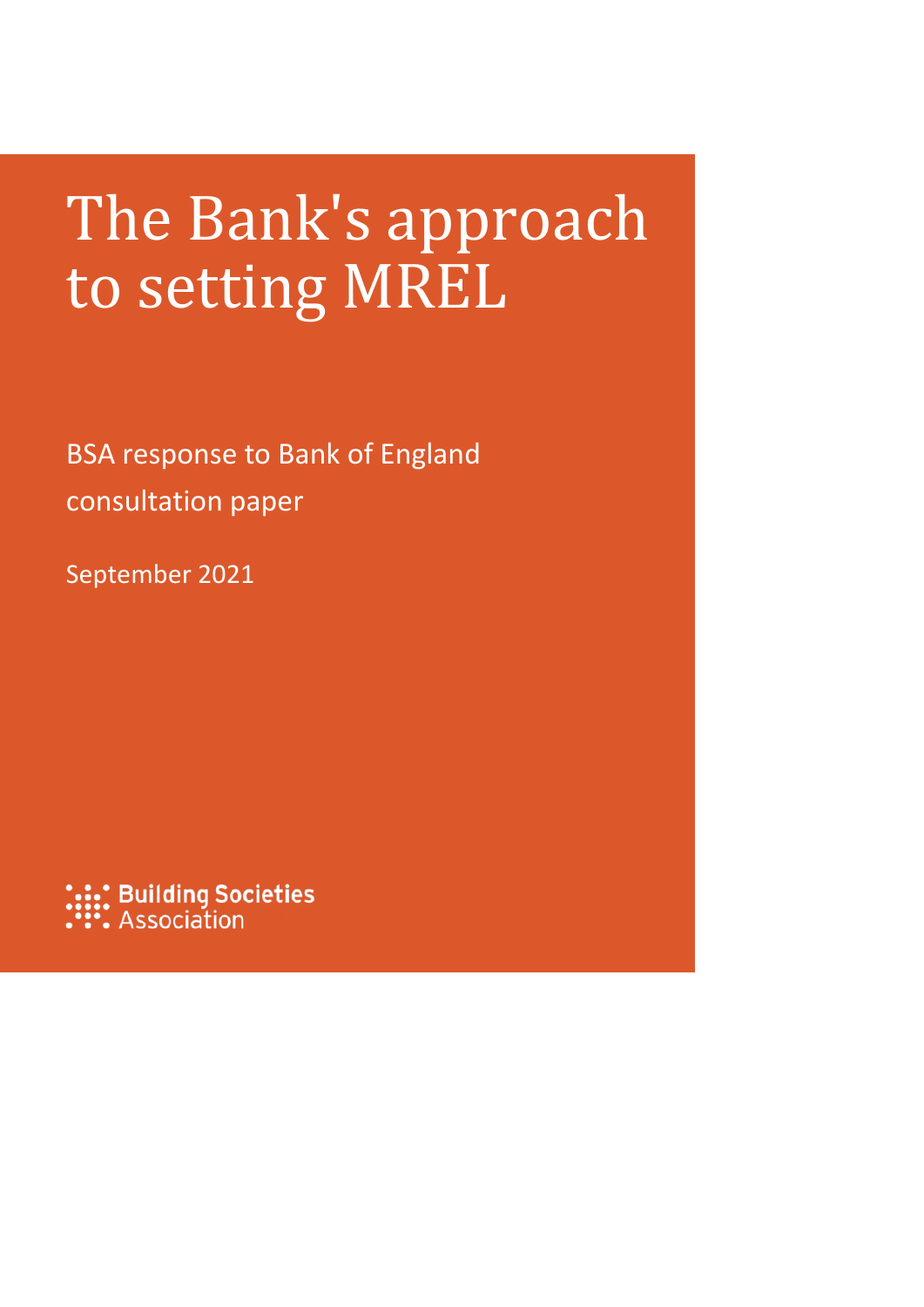## Introduction and summary

We welcome the opportunity to respond to the Bank's consultation, following our detailed response<sup>[1](#page-1-0)</sup> to the preceding Discussion Paper. As previously stated, we support appropriate MREL, as our members are exposed, through the FSCS, to the greater costs of bank failures that could otherwise arise. And several of our largest members are likely to be in scope for the MREL regime.

We are broadly in agreement with the Bank's proposed approach, though we feel that the simplified and low- risk business models of our members could have been further recognised, to promote both financial stability and competition. Nevertheless, we are content with certain aspects of the revised calibration, and make a couple of further suggestions for improvement.

 In this response, we address those proposals - where relevant to our members - in the order they are presented in the consultation paper. We have encouraged those members directly affected by the MREL proposals to contribute their own perspectives directly, by way of individual responses, drawing on their hands-on experience.

#### Transactional accounts threshold

We support the idea of looking for technology-enabled solutions that could mitigate the disruption caused by failure of a mid-tier bank offering transactional accounts, with a view to raising or removing the transactional accounts threshold. Although the majority of BSA members do not offer transactional accounts, they are a significant product line for a few of our members, and we are sure that those members would be pleased to work with the Bank and other authorities to develop the alternative processes suggested. This approach can remove an MREL threshold risk than would impact far earlier than the asset threshold and so could otherwise inadvertently capture much less systemically significant institutions.

The Bank's approach to setting MREL WARD WAS ACCOMBINED WAS Approach to setting MREL

<span id="page-1-0"></span><sup>&</sup>lt;sup>1</sup> https://www.bsa.org.uk/information/industry-responses/mrel-approach-discussion-paper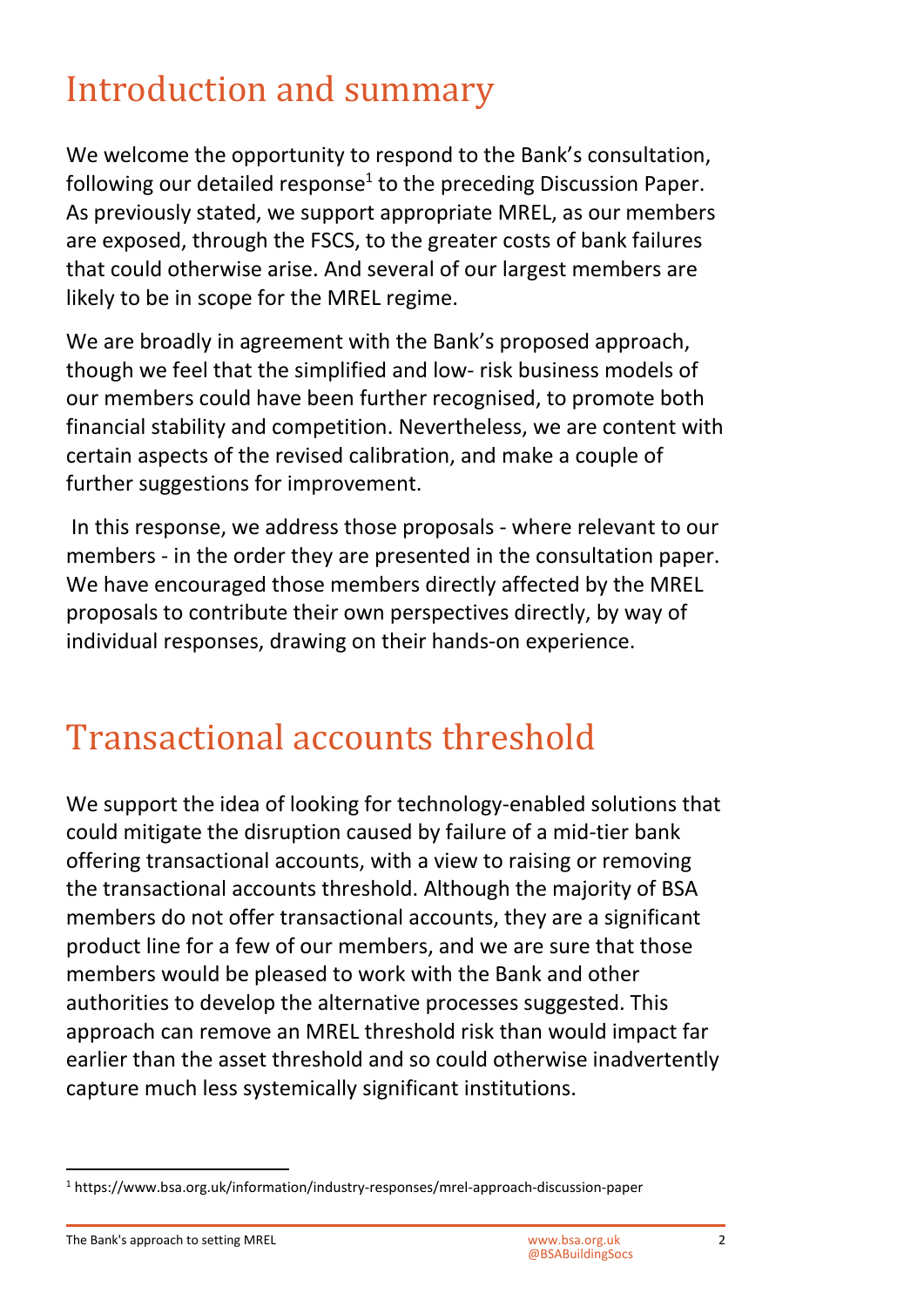When refining the exact definition of transaction accounts, the Bank should also ensure that the focus and scope remains on current accounts as generally understood, rather than savings accounts that may be accidentally caught by the present framing.

# Total assets thresholds and glide paths

We accept the Bank's conclusion that a bail-in resolution strategy, providing for continuity of banking services, is more likely to be appropriate – in general - for deposit-takers above £15-25 million total assets. (Though we remain of the view that the simple low-risk nature of the building society model could have some form of positive differentiation.) At the same time, as the Bank has recognised, too rapid application of MREL would prove a significant barrier to a successful, growing bank, and therefore have anticompetitive effect. However, particularly with the benefit of the stepped glide-path now proposed, and the resulting greater predictability of future requirements, we think a reasonable balance has been struck for the £15-25 mn threshold range. Indeed, the BSA suggested a form of extended glide path in our response to the DP.

But we also need a clear transition path where the capital binding constraint changes materially, especially with leverage impacting some of our larger members when they first reach £50bn retail savings. We strongly advocate applying at this point the same glide path of three years as outlined for the lower MREL threshold.

# Impact on public funds

While acknowledging the importance of protecting public funds, we reiterate the points we made in our DP response  $2$  as to the comparable importance of avoiding excessive calls on the FSCS. These are ultimately paid for by sound deposit takers and their customers: the FSCS's resources are not a "free good". This does not call for any change to the Bank's approach, rather it is (we feel) an important part of the overall context that should never be overlooked.

<span id="page-2-0"></span><sup>&</sup>lt;sup>2</sup> https://www.bsa.org.uk/information/industry-responses/mrel-approach-discussion-paper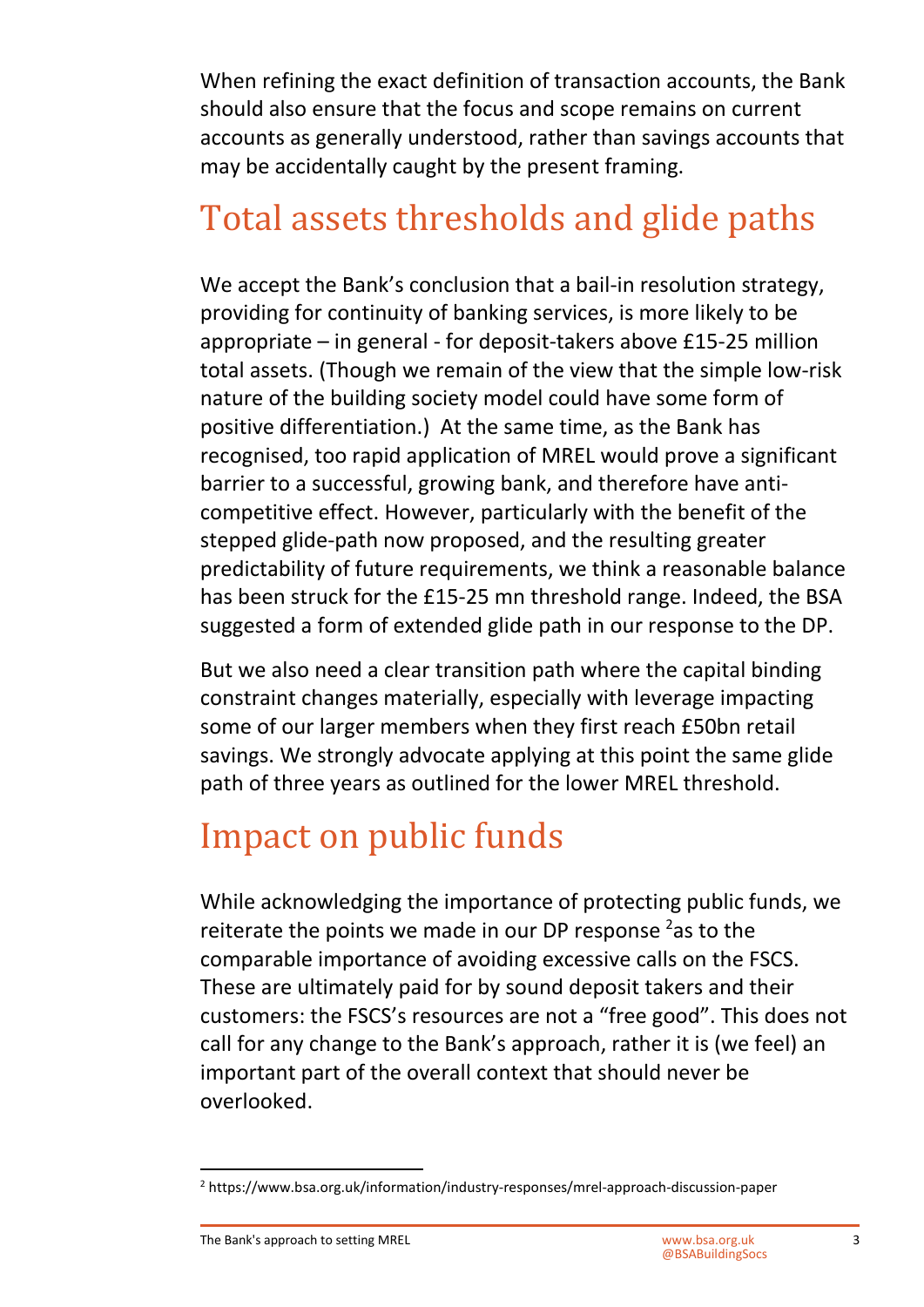### Proportionality and competition

Our major reservations about the Bank's previous calibration of MREL related to the linkage with the leverage ratio derived from the EU's BRRD. We need not rehearse those arguments here, but we therefore support the outcome from the recent FPC and PRA proposals (CP 14/21) on the leverage ratio, for the calibration of MREL for non-systemic firms. In brief, we welcome and support the proposition that, since MREL is set with reference only to regulatory requirements, the supervisory expectations set out in CP 14/21 as to the leverage ratio will not feed through into MREL calibration at all.

#### Other matters

The further consultations on (i) MREL eligibility of legacy instruments issued by other group entities; and (ii) intragroup MREL distribution do not particularly affect our members directly, but what the Bank proposes seems sensible and prudent. However, we would wish to be certain that (i) does not affect the MREL eligibility of legacy instruments, such as for instance old PIBS, issued previously by societies themselves – i.e. from within the resolution entity.

The CP acknowledges that feedback from the earlier Discussion Paper included, *"..strong concerns of refinancing risk during times of market stress"* and that *"proposals on thresholds and calibration have been developed with a view to addressing this feedback."* The proposals appear to address issues in fast-growing firms / firms moving between strategies, but members are curious to know how established firms will be treated in the case where market conditions at a point in time preclude refinancing of existing MREL at reasonable cost (or at all). This is not a concern about 'growing into' MREL, rather, it is seeking clarity on how the regulator will address a feasible (but temporary) scenario of market inaccessibility for firms simply looking to keep their 'business as usual' MREL levels in place in future.s